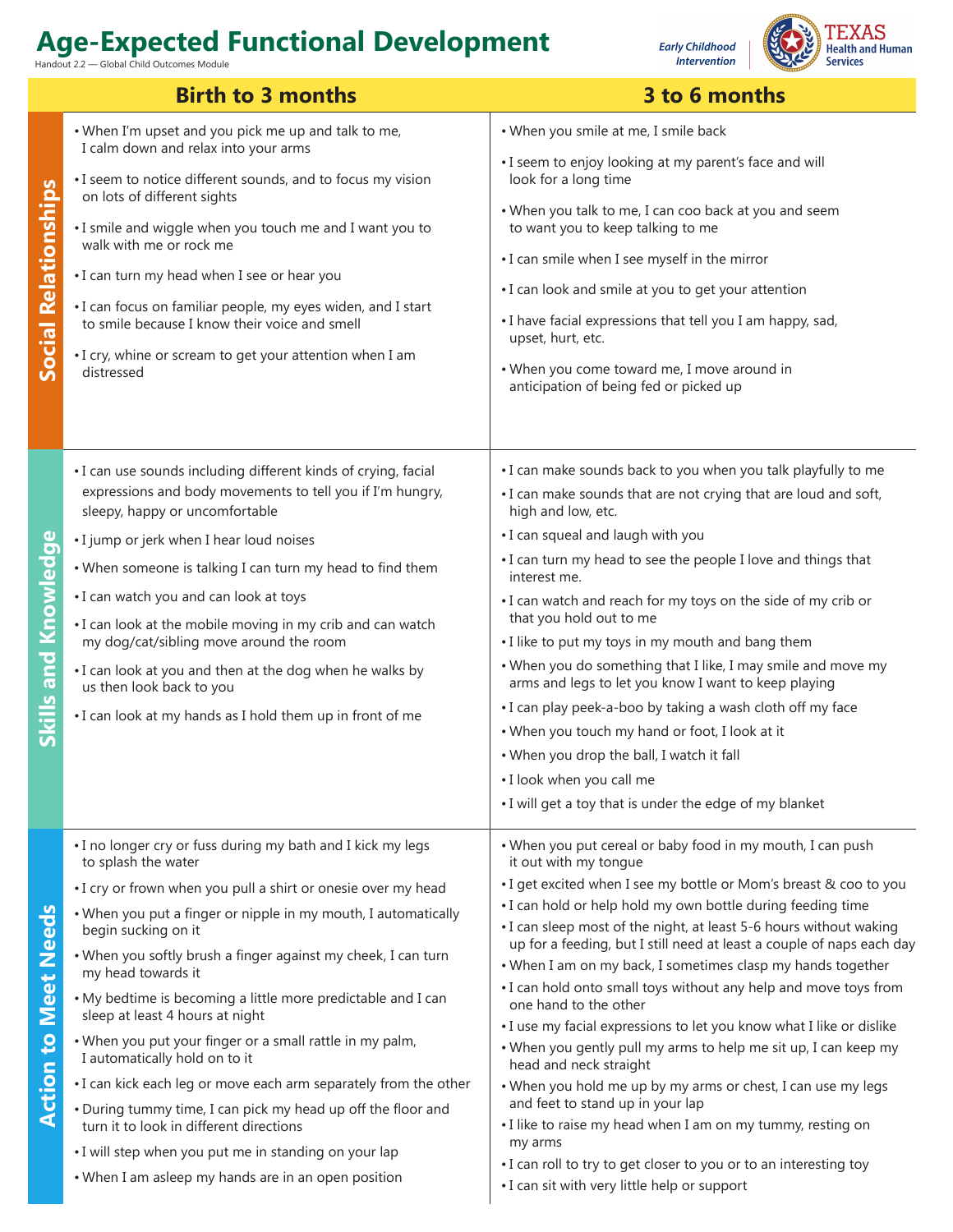- Global Child Outcomes Module



**6 to 9 months 9 to 12 months** • I can reach for you when I want to be held • I want to be with my parents over anyone else but I like to smile and flirt with others • I can respond when children are around me by watching them, • I like to give hugs and pat you smiling, making sounds and reaching out for them **Social Relationships Social Relationships** • When you laugh at what I do I can do it again to get you • When someone smiles or frowns at me I will smile or frown back to laugh more • I can bring things to you or point to things I see so you • I know it is me in the mirror—I smile, squeal and pat the mirror can enjoy them with me when I see myself • I can play Peek-a-Boo and Pat-a-Cake with you • My body may seem tense and I may look worried when • I have favorite people and toys and will refuse to play strangers hold me with others sometimes • I get excited when I see you put your hands up to your face to • I may cry when you leave because I know I am going to miss you play Peek-a-Boo • I will come when you ask me to come • I scream or cry and push you away when I don't want to do • I stop what I am doing when you call my name what you want me to do • I will cry if I see you crying or laugh if I see you laughing • I can make sounds to "talk" to others • I can repeat strings of sounds that seem to sound more like talking • I can make noises that sound like p/ b/ m/ n/ t/ d/ z • I can make sounds and gestures to get you to pick me up or • I know what it means when you wave good bye or smile get me something I want Knowledge & say hi **Skills and Knowledge** • I am starting to understand what you say to me. I can follow • I shake my head "no-no" when I don't want to eat icky simple directions—"give it to me", "wave bye-bye" green peas • When you say "no-no" to me I will stop and look at you • I can look for the dog when you call him or my bottle when you ask me if I want it • I drop toys or food from my high chair and watch it fall to the floor • I like to put my toys in my mouth, shake and bang them • When we are looking at books and you say the name of Skills and • I can hold a toy in one hand and pick up another one with something , I can look at it on the page my other hand • I can get you to start my toy or will push it myself • I can sit on my own, pick up toys and may begin scooting or crawling to get to toys I want • I have found my own way of crawling—on my hands or knees, on my stomach, or scooting on my bottom to get to toys • I can figure out how things work by copying what I see others do • I can walk holding on to furniture or your hand • I like to move when I hear music • I like to bang my spoon on the table and stir in my milk cup • I can play with a toy for 2-3 minutes • I like to try to sing the songs I hear you sing • I can eat some of the same foods my parents eat and I will • I can pick up small food items like Cheerios between my thumb grab for the spoon and index finger and put them in my mouth without your help • I can drink from an open cup with help, but I might spill • I can make my opinion known about what I want or don't want by vocalizing, frowning or turning my head • I take off my own socks **Meet Needs Action to Meet Needs** • I try to feed myself by holding finger foods in my fist • When you dress me, I can help by pushing my head, legs and arms through my clothes • I can grab handles on a cup to bring it to my mouth by myself • I fuss and cry when my diaper is wet or dirty • My bedtime is predictable and I can almost always sleep • I use my index finger to poke to explore things like your face or through the night, but I still need a nap or two during the day foods • I can pick up toys or food items off a table or the floor using • I am beginning to vocalize & point at things I am interested in all my fingers and my palm **Action to** • I can stand up from the floor by pulling up on the couch • I can move a toy from one hand to the other and bang toys • I can take steps while holding on to furniture to get what I want together • I am beginning to take steps while I hold your hands • I can roll in any direction to get comfortable or to reach • I can go from standing to sitting without falling backwards something I want • I can make sounds and gestures to get you to pick me up or get • I can sit without any help me something I want • When I am on my tummy, I can crawl to reach things I want • I will let go of things I am holding and sometimes throw them • When you help me stand, I have fun bouncing • I try to climb to get things including up the stairs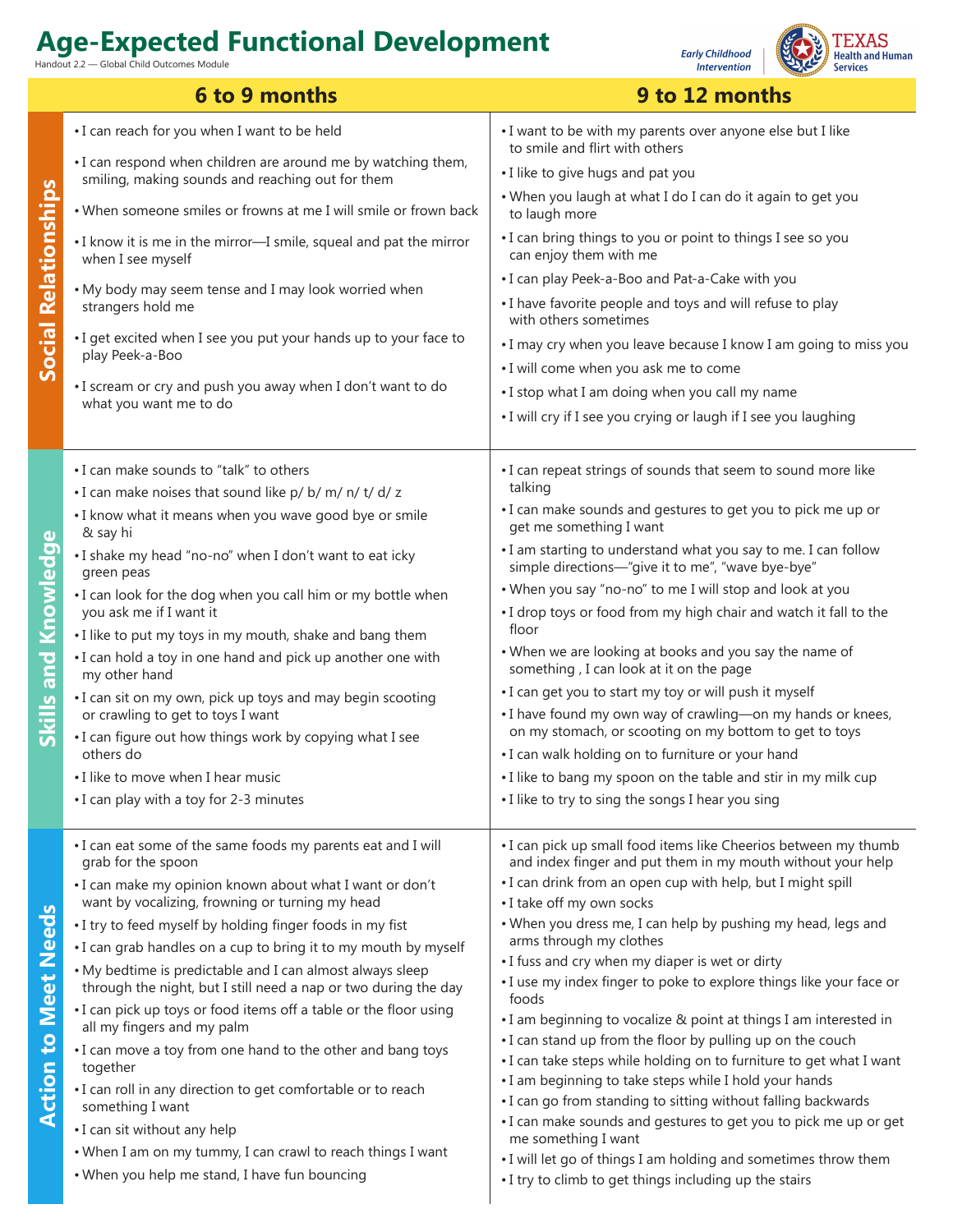Handout 2.2 — Global Child Outcomes Module

**Early Childhood** *<u>Intervention</u>* 



|                             | 12 to 18 months                                                                                                                                                                                                                                                                                                                                                                                                                                                                                                                                                                                                                                                                                                                                                                                                                                                                                                                                                                           | 18 to 24 months                                                                                                                                                                                                                                                                                                                                                                                                                                                                                                                                                                                                                                                                                                                                                                                                                                                                                                                                                                                                                                                                             |
|-----------------------------|-------------------------------------------------------------------------------------------------------------------------------------------------------------------------------------------------------------------------------------------------------------------------------------------------------------------------------------------------------------------------------------------------------------------------------------------------------------------------------------------------------------------------------------------------------------------------------------------------------------------------------------------------------------------------------------------------------------------------------------------------------------------------------------------------------------------------------------------------------------------------------------------------------------------------------------------------------------------------------------------|---------------------------------------------------------------------------------------------------------------------------------------------------------------------------------------------------------------------------------------------------------------------------------------------------------------------------------------------------------------------------------------------------------------------------------------------------------------------------------------------------------------------------------------------------------------------------------------------------------------------------------------------------------------------------------------------------------------------------------------------------------------------------------------------------------------------------------------------------------------------------------------------------------------------------------------------------------------------------------------------------------------------------------------------------------------------------------------------|
| <b>Social Relationships</b> | . I try to do things by myself, I try to run ahead of you and I<br>don't want to hold your hand<br>. I want to do things on my own but often come to you or look<br>at you for reassurance, comfort or help<br>• I bring toys to you or you to them because I want you to play<br>with me<br>• I can play on my own for a short time<br>. I say "no" or push things away to show you that I want to do<br>things on my own or don't want to do what you suggested<br>• I may try to comfort someone who is sad<br>. My feelings may be hard for me to cope with and I may start<br>to have tantrums. I need you to help me calm down<br>• I react to strangers differently than I react to my family                                                                                                                                                                                                                                                                                      | . When I can't do what I want to do I get mad<br>• I try to get you and others to do what I want to do and<br>do it my way<br>. I watch other children and can play beside them for a short time<br>• I want to help you do things around the house<br>. I understand "no" but I still can't control my feelings and actions<br>. I will sometimes say "No" when I don't want to do what you<br>suggested<br>. I want to do things by myself without your help<br>• I like to pretend to feed my dolls or that my pretzels are swords<br>or guns and I like to make sounds as I play<br>. I am jealous of my sister when you pay attention to her<br>• I know it is me in photos of our family<br>• I show how I feel-fear, anger, guilt, joy                                                                                                                                                                                                                                                                                                                                               |
| <b>Skills and Knowledge</b> | • I can call "Mama or Dada" to get your attention<br>. I am starting to say some words. Sometimes only you and I<br>understand what they mean<br>• Sometimes my talking is a combination of sounds and words<br>and can sound like long sentences<br>• I want to know and can ask "what's that?"<br>• I can answer you when you ask who is that or what is that?<br>· I can follow directions like come here, sit down or put it on<br>• If you ask me to, I can point to a body part, show you a<br>familiar toy or possession<br>. I can put water or sand in a bucket and dump it out<br>• I can copy actions I've seen others do, like rolling the car,<br>talking on the phone, stirring a pot<br>• I can pull my car by the string or push my stool to the<br>counter to get a snack<br>• I can throw a ball and turn pages in my books<br>• I understand the uses of things; I know that a brush is used<br>for my hair and cup is used to drink from                              | • I can use 50 to 100 words and can make sentences—"Mama eat"<br>• Sometimes I make 3 word sentences-"Daddy go car"<br>. I try to say everything I hear others say and am understood half<br>the time by others outside my family<br>• I can use my words to tell you what things are<br>• I understand more words than I can use<br>• I can follow silly directions like get the bowl and put it on your head<br>• I can look at books and point to pictures, name things I see<br>and turn the pages<br>• I can point to at least 6 of my body parts when you ask<br>me where they are<br>• I can put all my trains in one bin, and all my cars in another<br>• I can blow on my food when you tell me it is hot<br>• I can pick up a toy when you ask me to<br>• When I am pretending, I will use my brush to stir in a cup<br>• I try to fix my toys if they are broken and to take things apart<br>• I use my name to talk about myself<br>•I name my toys when you ask me to<br>. I will give you one cracker from my bowl if you ask for one                                         |
| <b>Action to Meet Needs</b> | • I can chew and swallow many of the same foods my parents eat<br>. I can eat and drink without help, but I might make a big mess<br>• I can drink milk or juice from a cup with a straw<br>• I can go get a favorite toy or object when you request it<br>• I can unzip your purse or your jacket<br>• I can get up on the couch or one of my chairs without help<br>• I can put little objects into a pocket or small openings of toys<br>• I can hold a crayon in my fist and make a mark with it<br>• I can play with toys in a squat position<br>. I can kick a ball when it is sitting still on the ground<br>• I can push a large object or pull a toy on a string while I walk<br>• At 12 months, I may walk on my own or by holding your hand<br>• At 18 months I can walk on my own and take a few steps<br>backwards<br>• I can let you know what I want and need using single words,<br>gestures and sounds<br>. I help with teeth brushing & can take off some of my clothes | . I am no longer exploring things with my mouth; I only put<br>food in it<br>• I can use my words to ask for things I want and need<br>• I try to put on my shoes, but I may still need help<br>• I know when I need to use the bathroom, but I may not be able<br>to tell you in time or I might not tell you at all, but you know I<br>am going in my diaper because I move to a corner or another<br>private place<br>. I can wash my own hands and face, but I may need some help<br>• I can make different kinds of marks with a crayon, holding it<br>with just my fingers, not my whole hand<br>• I can stack 4 or 5 blocks, cans, or toys with flat bottoms<br>. When I throw a ball, it usually gets close to where I want it to go<br>. I can run without falling most of the time & can climb all over<br>• I can walk upstairs holding your hand or a rail, but I might still<br>go downstairs crawling backwards or scooting on my bottom<br>• I can shake my head, use gestures or words to indicate yes or no<br>• I use a spoon and fork to eat and I don't spill too often |